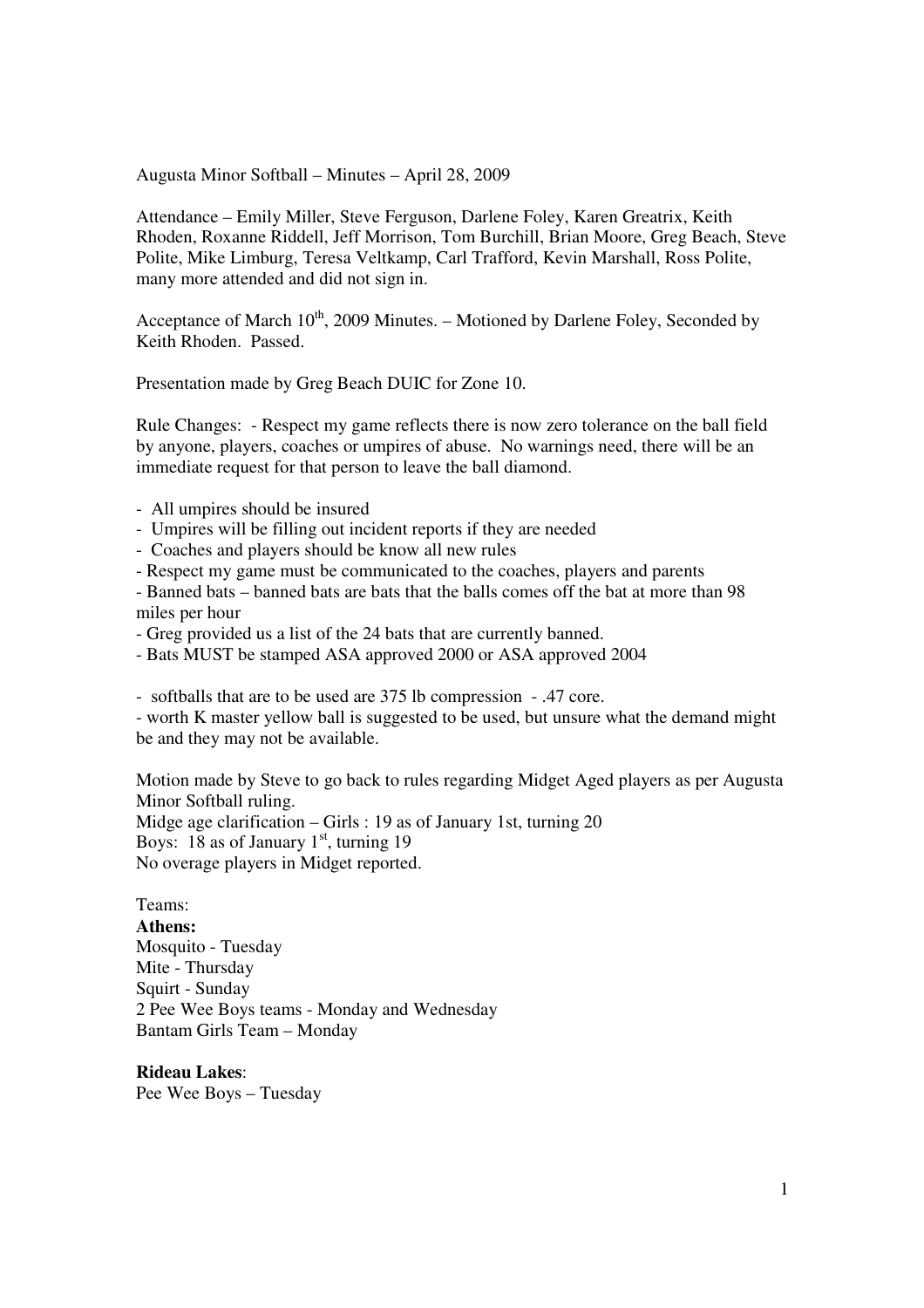#### **Lyn:**

2 Pee Wee Boys Tues and Wed Squirt – Wednesday and Thursday 2 Midget Girls – Sunday and Monday 2 Bantam Boys – Wednesday and Thursday

## **Roebuck:**

Midget Boys – Wednesday

### **Greenbush:**

Squirt – Wednesday Pee Wee Boys – Tuesday 2 Pee Wee Girls – Sunday and Monday Bantam Boys – Tuesday Bantam Girls – Sunday Midget Boys – Monday Midget Girls – Wednesday

# **North Augusta:**

Mosquito – Monday or Wednesday Mites – Monday or Wednesday Squirt – Tuesday Pee Wee Boys – Wednesday Pee Wee Girls – Thursday

## **Smiths Falls:**

Bantam Boys Squirt – Sunday Midget Boys – Wednesday

### **Cardinal:**

Squirt – Monday Midget Girls – Wednesday

### **Spencerville:**

Mosquito – Thursday 2 Mites – Wednesday Pee Wee Girls – Tuesday Back Diamond 2 Pee Wee Boys – Monday Front or Tuesday Front Bantam Boys – Any night of week back diamond

# **Domville:**

Midget Boys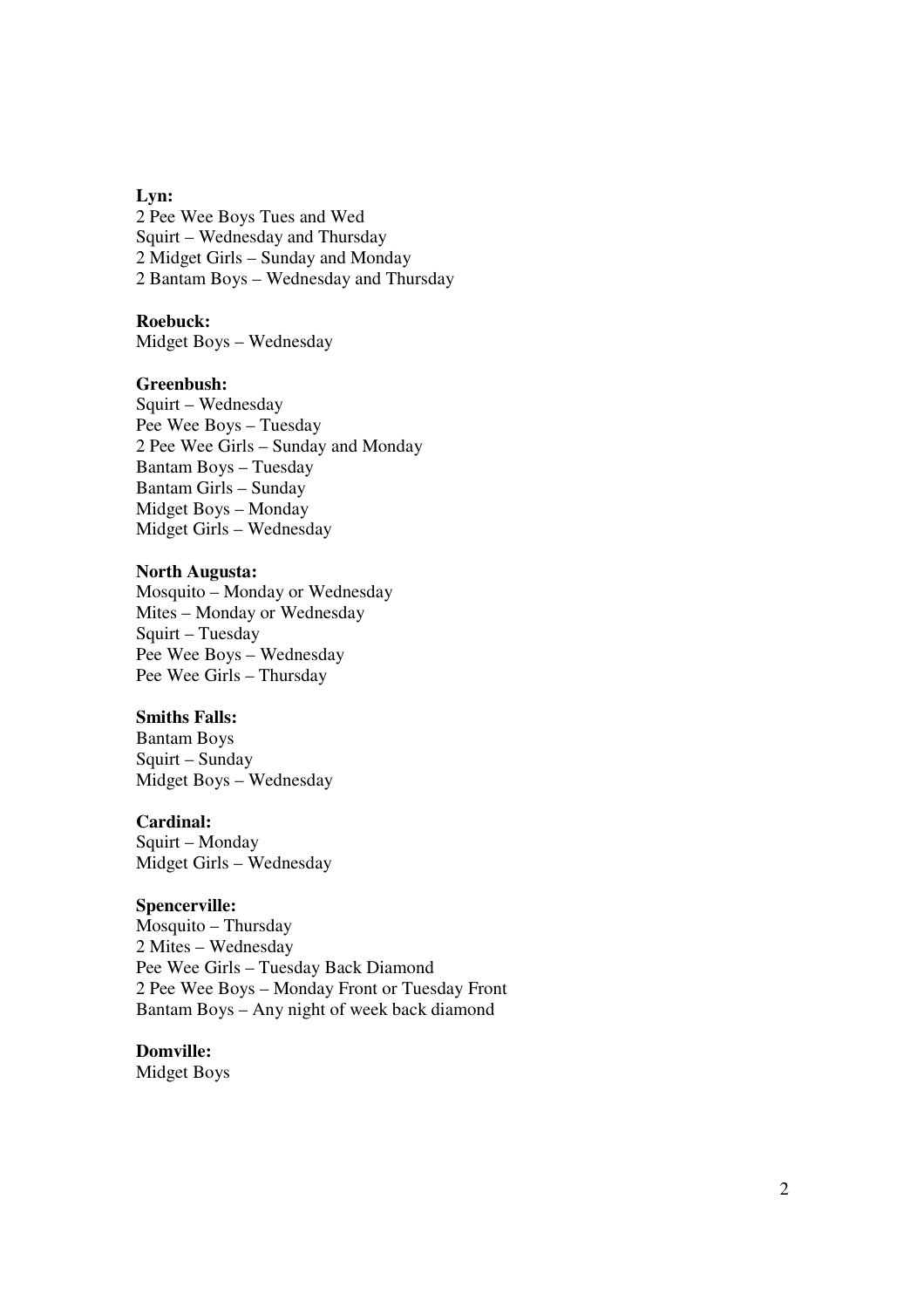#### **Johnstown:**

1 Mosquito Monday or Wednesday 2 Mite – Monday or Wednesday Squirt – Tuesday

**Algonquin:**  Mosquito – Monday

**Iroquois:**  Midget Girls – Tuesday

# **Number of Games:**

8 Squirt teams – 16 games 9 Pee Wee Boys teams – 16 games 4 Pee Wee Girls teams – 15 games 8 Bantam Boys teams – 16 games 2 Bantam Girls teams – 4 Midget Boys teams– 5 games 5 Midget Girls teams - 15 games if 6 16 games if 7

# **Tournaments:**

### **Mid Season:**

Mosquito and Mite – Johnstown Squirt – Athens Pee Wee Boys – Lyn Pee Wee Girls – Greenbush Bantam Boys – Smiths Falls Midget Boys – Roebuck Midget Girls – Athens

### **Year End:**

Mite and Mosquito – Algonquin Squirt – North Augusta Pee Wee Boys – Lyn Pee Wee Girls – North Augusta Midget Girls – Lyn Midget Boys – Playoffs

Other issued discussed:

Failure to report scores for league games within 1 week will results in a  $7 - 0$  forfeit. Rain dates must also be reported and re-scheduled within 2 weeks.